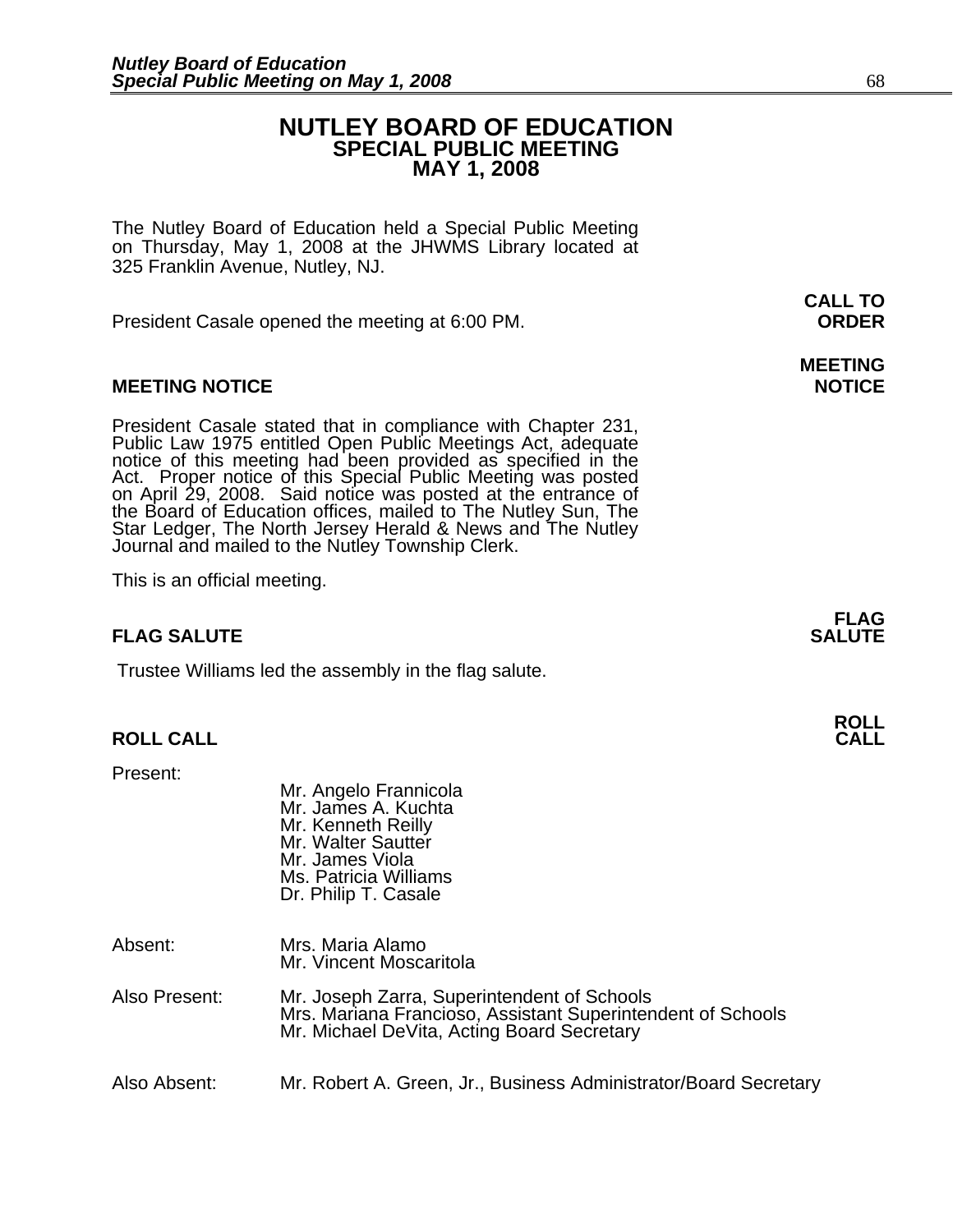# **MOTION TO ADJOURN TO EXECUTIVE SESSION**

At 6:02 PM Trustee Reilly moved and Trustee Frannicola seconded the following resolution:

WHEREAS, the Board of Education will be discussing matters exempt from public discussion pursuant to N.J.S.A. 10:4-12,

NOW, THEREFORE, BE IT RESOLVED that the Board of Education recess to Closed Executive Session at this time to discuss the following:

Pending Legal Claim

BE IT FURTHER RESOLVED that the results of the discussions will be made public by inclusion on the agenda of a subsequent meeting of the Board of Education or when the reasons for discussing such matters in closed session no longer exist.

 The motion was approved by voice vote.

## **RECONVENE MEETING RECONVENE**

At 7:11 PM Trustee Kuchta moved, Trustee Williams seconded, and the Board unanimously approved by voice vote a motion to reconvene the public meeting.

The meeting reconvened in the JHWMS Library located at 325 Franklin Avenue, Nutley, NJ.

Present:

| Mr. Angelo Frannicola<br>Mr. James A. Kuchta |
|----------------------------------------------|
| Mr. Kenneth Reilly                           |
| Mr. Walter Sautter                           |
| Mr. James Viola                              |
| Ms. Patricia Williams                        |
| Dr. Philip T. Casale                         |
|                                              |

| Absent: | Mrs. Maria Alamo        |
|---------|-------------------------|
|         | Mr. Vincent Moscaritola |

- Also Present: Mr. Joseph Zarra, Superintendent of Schools Mrs. Mariana Francioso, Assistant Superintendent of Schools Mr. Michael DeVita, Acting Board Secretary
- Also Absent: Mr. Robert A. Green, Jr., Business Administrator/Board Secretary

# **EXECUTIVE**

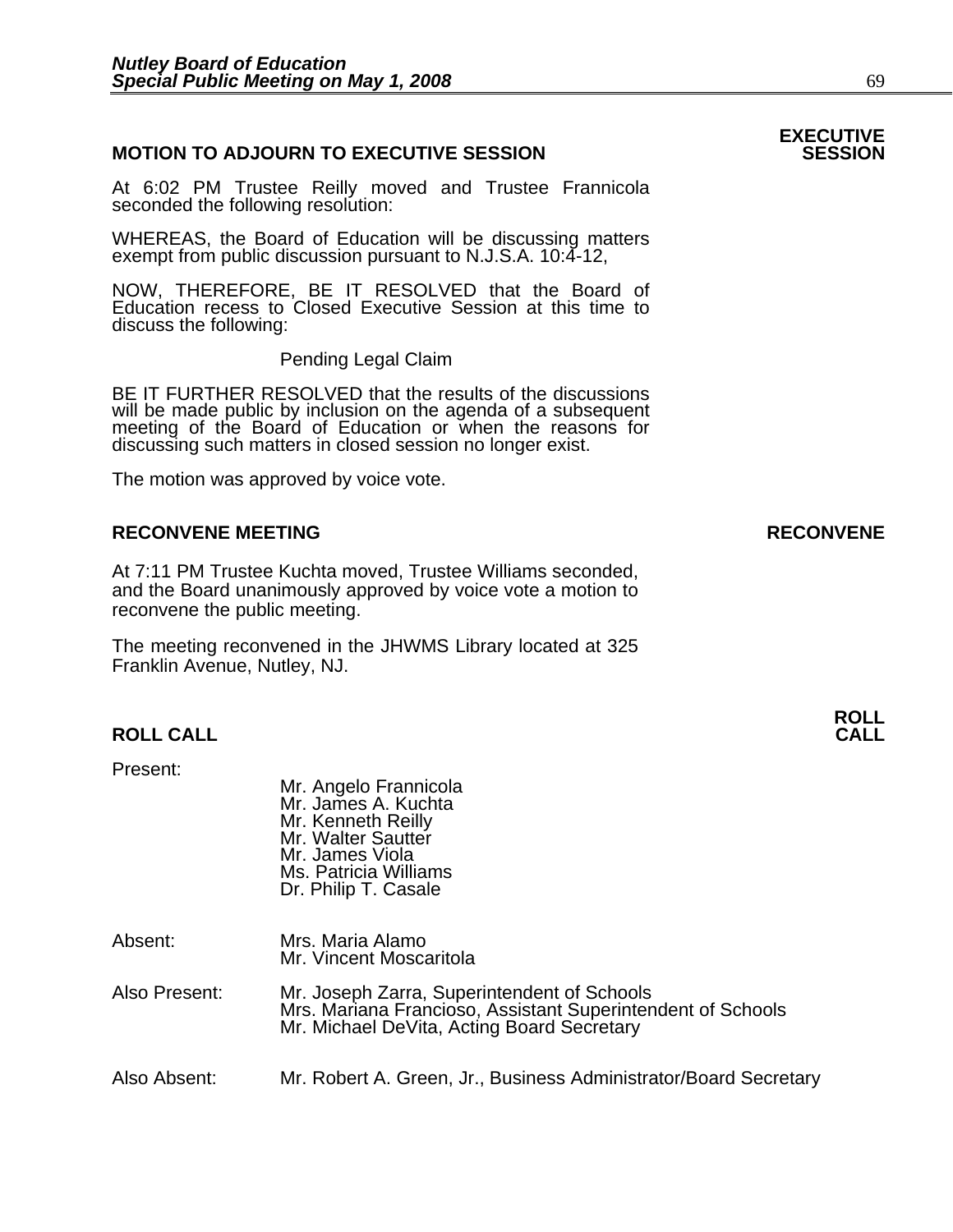Mr. Zarra asked for the Board's support to close school on Friday, May 23, 2008 and Tuesday, May 27, 2008 since the district did not use any of their four snow days.

He also requested to close school on Monday, June 23, 2008 and Tuesday, June 24, 2008 in place of the final two unused snow days and end school on Friday, June 20, 2008.

The Board unanimously supported Mr. Zarra's proposal.

Mr. Zarra also received a request for the high school to move the time of graduation to 10:00 AM. He will discuss this with Mr. Catrambone.

## **RESOLUTIONS:**

## 1. **RETIREMENT – Teacher**

Trustee Williams moved, and Trustee Kutcha seconded, the following resolution. Upon being put to a roll call vote the resolution was unanimously approved.

BE IT RESOLVED that the Board of Education approves the<br>acceptance of the retirement of Miss Margaret A. Dougherty,<br>elementary teacher, effective July 1, 2008. **RESIGNATION** 

### 2. **RESIGNATION – Teacher**

Trustee Frannicola moved, and Trustee Viola seconded, the following resolution. Upon being put to a roll call vote the resolution was unanimously approved.

BE IT RESOLVED that the Board of Education approves the<br>acceptance of the resignation of Mr. Crispulo Isiminger, high<br>school physics teacher, effective July 1, 2008.

### 3. **CLOSING OF SCHOOLS**

Trustee Viola moved, and Trustee Kuchta seconded, the following resolution. Upon being put to a roll call vote the resolution was unanimously approved.

BE IT RESOLVED that the Board of Education approves the<br>last day of school for the 2007-2008 school year be changed from Tuesday, June 24 to Friday, June 20, 2008. The high school graduation will be conducted on Tuesday, June 24, 2008.

# **TEACHER**

**CLOSING**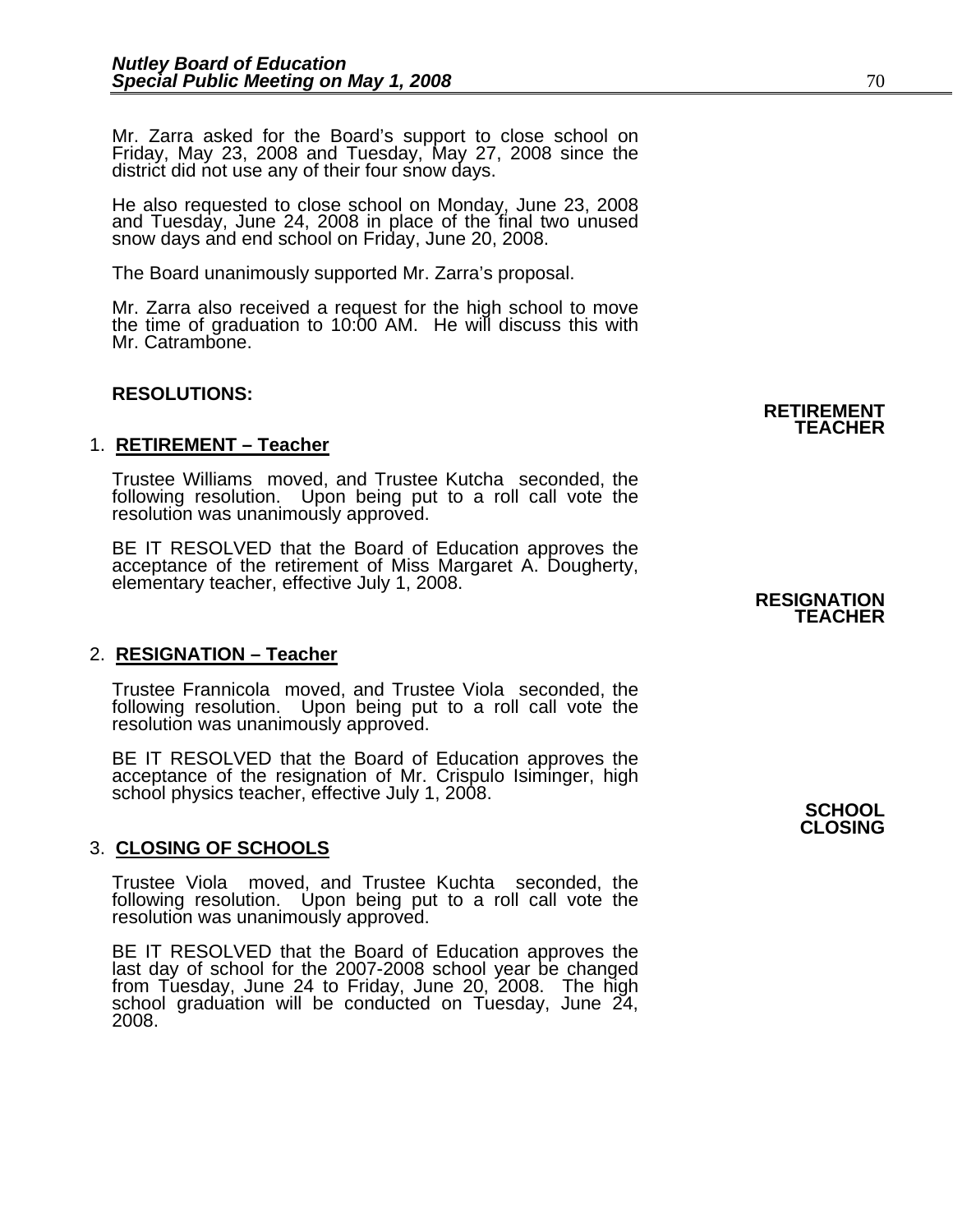#### **RECOMMENDATION 2008/2009 BUDGET**

#### 4. **RECOMMENDATION FOR 2008/2009 BUDGET**

Trustee Kuchta moved, and Trustee Sautter seconded, the following resolution. Upon being put to a roll call vote the resolution was unanimously approved.

WHEREAS the current Board of Education Trustees are concerned about the long term impact on academic programs that would be caused by implementing short term solutions to reduce the failed 2008/2009 budget; and

WHEREAS the current Board recognizes the need for long term planning and is committed to executing such planning; and

WHEREAS the Board of Education is committed to improving the cost structure of its operations, in particular, by working with the Commissioners on services common to both the Township and the District,

THEREFORE, BE IT RESOLVED that the Trustees of the Nutley Board of Education strongly recommend to the Commissioners that they do not make any reductions to the Commissioners that they do not make any reductions to the 2008/2009 Budget.

Trustee Reilly made a motion, and Trustee Frannicola seconded, to amend Resolution 5 – Settlement Agreement and add the last paragraph.

Upon being put to a roll call vote the resolution was unanimously approved. **SETTLEMENT** 

 **AGREEMENT TRI-TECH** 

### 5. **SETTLEMENT AGREEMENT**

Trustee Frannicola moved, and Trustee Kuchta seconded, the following resolution. Upon being put to a roll call vote the resolution was approved with the following exceptions:

- 1. Trustee Viola voted "No".
- 2. Trustee Kuchta voted "Yes" based on the opinion of the district's legal counsel.

BE IT RESOLVED that the Nutley Board of Education authorize the Board Attorney to negotiate a settlement agreement the Board Attorney to negotiate a settlement agreement between the Nutley Board of Education and Tri-Tech Environmental Enginéering, Inc. settling the pending arbitration<br>filed by Tri-Tech Environmental Engineering, Inc., pursuant to<br>the terms discussed in Closed Executive Session, and